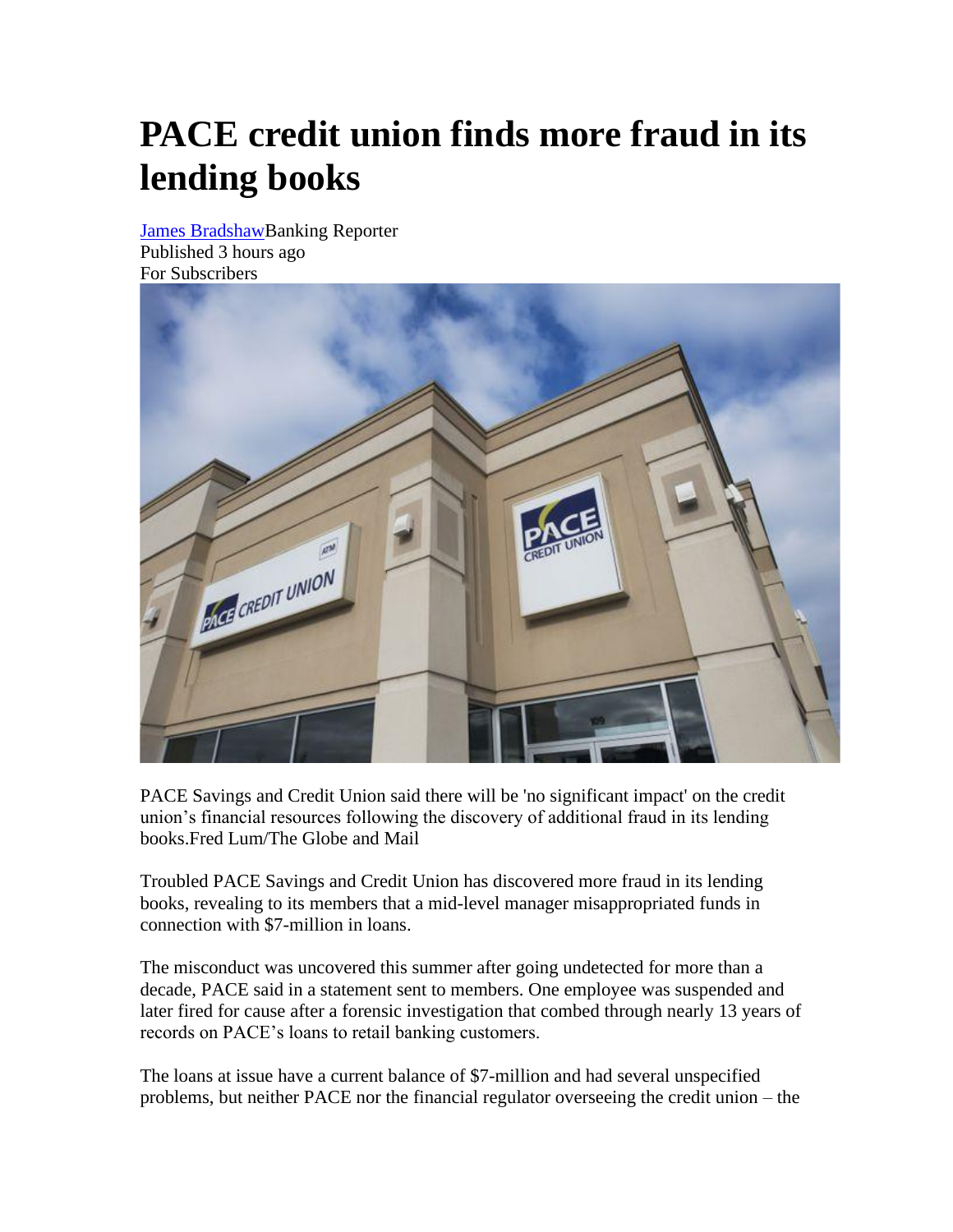Financial Services Regulatory Authority of Ontario (FSRA) – have provided details about how funds were misappropriated or how the former employee may have benefited personally.

The latest revelations of wrongdoing come nearly three years after the predecessor to FSRA seized control of PACE over an array of alleged governance problems. Since then, the Vaughan, Ont.-based credit union, which has nearly \$1-billion in assets and 13 branches in Ontario, has had multiple false starts in an attempted turnaround after regulators [alleged former PACE executives had engaged in fraud and self-dealing.](https://www.theglobeandmail.com/business/article-pace-credit-union-executives-accused-of-fraud-over-years-of-secret/)

PACE said there will be "no significant impact" on the credit union's financial resources. Yet the revelation was serious enough that PACE has withdrawn its financial statements dating back to 2018 – the year the credit union was first [placed under administration](https://www.theglobeandmail.com/business/article-pace-credit-union-placed-under-regulatory-administration-amid/) by provincial authorities – and plans to restate them. PACE's external auditor, PricewaterhouseCoopers, also withdrew its opinions of those financial statements.

The additional fraud came to light through "normal and continuous improvement processes" for PACE's internal financial controls, according to FSRA spokesperson Judy Pfeifer. PACE then retained audit and accounting firm Grant Thornton LLP to do a forensic investigation into irregularities in the loans. The firm combed through the credit union's entire retail lending portfolio – which includes personal loans and mortgages – dating back to 2008.

The misappropriation of funds "appears to have taken place from 2010 to 2021," Ms. Pfeifer said.

Based on that probe, "we are confident that PACE has identified all material misappropriations," Ms. Pfeifer said in an e-mail. She also said this type of misconduct can be "difficult to identify," especially when it involves numerous transactions in small amounts, and "FSRA continues to work with PACE management to enhance controls and protocols."

The employee who was fired is now co-operating with the credit union's investigation, according to PACE's statement to members. The matter was referred to police to consider whether criminal charges should be laid against the former employee.

PACE chief executive officer David Finnie declined to comment.

The misappropriation of funds adds to mounting financial pressure on PACE, which recently reached [a \\$40-million settlement with investors](https://www.theglobeandmail.com/business/article-pace-credit-union-reaches-tentative-40-million-settlement-with/) who had suffered steep losses on financial products sold to them through a subsidiary of the credit union. Since at least June, FSRA [has been exploring a possible sale or merger](https://www.theglobeandmail.com/business/article-ontarios-financial-regulator-puts-struggling-pace-credit-union-up-for/) of the credit union, and the discovery of new fraud in its loan books could complicate discussions with potential suitors.